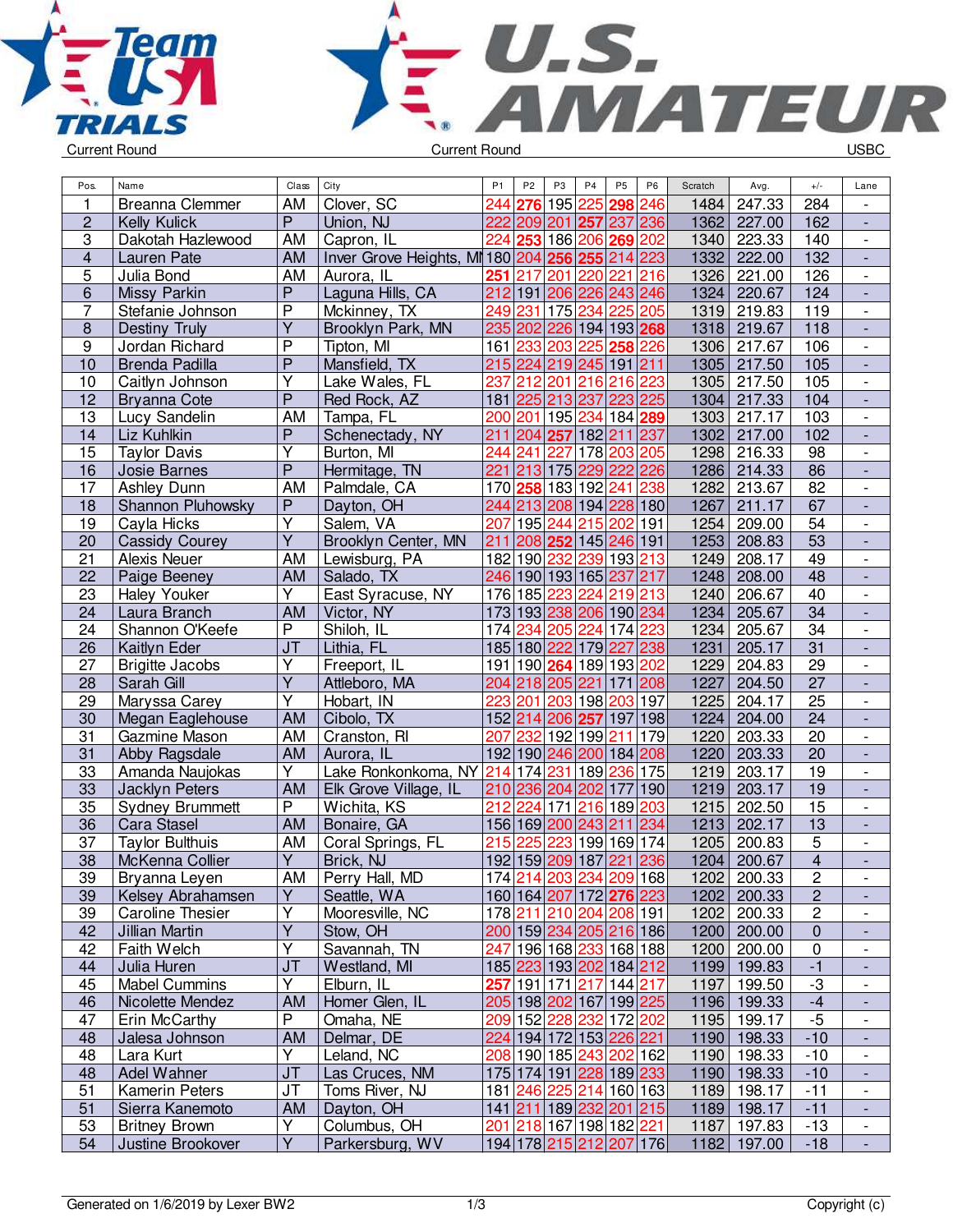



| Pos.            | Name                   | Class                   | City                   | P <sub>1</sub> | P <sub>2</sub> | P <sub>3</sub>                                        | P <sub>4</sub>  | P <sub>5</sub>        | P <sub>6</sub> | Scratch | Avg.          | $+/-$ | Lane                     |
|-----------------|------------------------|-------------------------|------------------------|----------------|----------------|-------------------------------------------------------|-----------------|-----------------------|----------------|---------|---------------|-------|--------------------------|
| 54              | <b>Ashley Rucker</b>   | <b>AM</b>               | Bartlesville, OK       |                | 160 171        | 220                                                   | 182             | $\overline{225}$      | 224            | 1182    | 197.00        | $-18$ | $\overline{\phantom{a}}$ |
| 56              | <b>Tiffany Clark</b>   | <b>AM</b>               | Huntsville, AL         |                | 225 217        |                                                       | 185 185 179 189 |                       |                | 1180    | 196.67        | $-20$ | $\overline{a}$           |
| 57              | <b>Hailey Triske</b>   | $\overline{Y}$          | Minnetonka, MN         | 237            |                | 173 204 246 154 165                                   |                 |                       |                | 1179    | 196.50        | $-21$ | $\blacksquare$           |
| 57              | Katelyn Dickerson      | AM                      | Painesville, OH        | 147            |                | 145 257 214 202 214                                   |                 |                       |                | 1179    | 196.50        | $-21$ | ÷,                       |
| 59              | Patricia Rosales       | Y                       | Orlando, FL            |                |                | 186 246 179 201                                       |                 | 177                   | 189            | 1178    | 196.33        | $-22$ | $\overline{a}$           |
| 60              | <b>Crystal Elliott</b> | $\overline{Y}$          | Palm Bay, FL           |                |                | 200 161 234 200 180 202                               |                 |                       |                | 1177    | 196.17        | $-23$ | $\blacksquare$           |
| 60              | Jacqueline Evans       | AM                      | Acton, MA              | 226            |                | 198 199 193                                           |                 | 202 159               |                | 1177    | 196.17        | $-23$ | $\overline{\phantom{0}}$ |
| 62              | <b>Madison Bailey</b>  | Y                       | Rocklin, CA            |                |                | 159 176 233 213 212 182                               |                 |                       |                | 1175    | 195.83        | $-25$ | $\overline{a}$           |
| 62              | Jessica Wolfe          | AM                      | Kettering, OH          | 210            |                | 172 188 198 223                                       |                 |                       | 184            | 1175    | 195.83        | $-25$ | $\frac{1}{2}$            |
| 64              | <b>Haley Carroll</b>   | <b>AM</b>               | Williamsville, NY      |                |                | 208 216 157                                           | 181 183 223     |                       |                | 1168    | 194.67        | $-32$ |                          |
| 65              | Kaitlyn Rudy           | AM                      | Buffalo Grove, IL      |                |                | 194 189 180 228 204 170                               |                 |                       |                | 1165    | 194.17        | $-35$ | $\frac{1}{2}$            |
| 66              | Jenna Williams         | $\overline{\mathsf{Y}}$ | Homosassa, FL          |                |                | 235 192 153 190 201                                   |                 |                       | 193            | 1164    | 194.00        | $-36$ | L,                       |
| 67              | Olivia Komorowski      | Υ                       | Oshkosh, WI            |                | 182 191        | 225 216 194 155                                       |                 |                       |                | 1163    | 193.83        | $-37$ | $\overline{\phantom{a}}$ |
| 68              | Leanne Vastbinder      | $\overline{Y}$          | Winter Park, FL        |                | 169 167        |                                                       | 228 172 183 242 |                       |                | 1161    | 193.50        | $-39$ | $\Box$                   |
| 69              | Katelyn Orisek         | Y                       | Yorkville, IL          | 213            | 177            | 213                                                   | 179             | 202                   | 176            | 1160    | 193.33        | $-40$ | $\overline{\phantom{a}}$ |
| 70              | Angelica Anthony       | Y                       | Converse, TX           | 177            |                | 191 191 192 223 183                                   |                 |                       |                | 1157    | 192.83        | $-43$ | $\overline{a}$           |
| 71              | Emma Dockery           | Υ                       | Kent, OH               |                |                | 169 175 189 211                                       |                 | 187                   | 225            | 1156    | 192.67        | $-44$ | $\overline{\phantom{0}}$ |
| $\overline{71}$ | Melanie Katen          | $\overline{\mathsf{Y}}$ | San Jose, CA           |                |                | 168 209 196 216 195 172                               |                 |                       |                | 1156    | 192.67        | $-44$ | $\overline{\phantom{a}}$ |
| 73              | <b>Elizabeth Ross</b>  | $\overline{\mathsf{Y}}$ | Schenectady, NY        | 214            |                | 197 190 214                                           |                 | 167 172               |                | 1154    | 192.33        | $-46$ | $\blacksquare$           |
| 73              | Addison Herzberg       | <b>JT</b>               | Wichita, KS            | 201            |                | 190 183 246 152 182                                   |                 |                       |                | 1154    | 192.33        | $-46$ | $\frac{1}{2}$            |
| 75              | Denisyha Waller        | AM                      | Markham, IL            | 187            |                | 168 165 199 233 200                                   |                 |                       |                | 1152    | 192.00        | $-48$ | $\frac{1}{2}$            |
| 76              | Rachael Berg           | $\overline{Y}$          | Surprise, AZ           |                |                | 179 199 215 210 191                                   |                 |                       | 157            | 1151    | 191.83        | $-49$ | $\overline{a}$           |
| 76              | Samantha Gainor        | AM                      | Chesterfield Township, |                |                | 194 168 198 198 191 202                               |                 |                       |                | 1151    | 191.83        | $-49$ | $\Box$                   |
| 78              | Dana Ackerson          | $\overline{Y}$          | Channahon, IL          |                |                | 204 210 189 155 180 212                               |                 |                       |                | 1150    | 191.67        | $-50$ | $\Box$                   |
| 78              | Hope Gramly            | Y                       | Aubrey, TX             | 216            | 200            | 204                                                   |                 | 150 194 186           |                | 1150    | 191.67        | $-50$ | $\overline{\phantom{a}}$ |
| 80              | Hannah Forton          | Y                       | Macomb, MI             |                |                | 194 199 220 182 185 169                               |                 |                       |                | 1149    | 191.50        | $-51$ | $\overline{a}$           |
| 81              | Jordan Newham          | <b>AM</b>               | Aurora, IL             |                |                | 169 163 172 230 191                                   |                 |                       | 223            | 1148    | 191.33        | $-52$ | $\overline{\phantom{a}}$ |
| $\overline{81}$ | Sarah Wille            | $\overline{P}$          | Hoffman Estates, IL    | 167            |                | 171 170 216 223 201                                   |                 |                       |                | 1148    | 191.33        | $-52$ | $\overline{\phantom{a}}$ |
| 83              | Jordan Shipp           | $\overline{Y}$          | Pensacola, FL          | 246            |                | 258 143 160 158 182                                   |                 |                       |                | 1147    | 191.17        | $-53$ | $\overline{\phantom{0}}$ |
| 84              | <b>Ashley Channell</b> | $\overline{\mathsf{Y}}$ | Morris Chapel, TN      | 177            |                | 188 191 187                                           |                 | 192 210               |                | 1145    | 190.83        | $-55$ | $\frac{1}{2}$            |
| 84              | Hannah Triske          | Ÿ                       | Minnetonka, MN         |                |                | 180 204 193 209                                       |                 | 183 176               |                | 1145    | 190.83        | $-55$ | $\frac{1}{2}$            |
| 86              | Maranda Pattison       | $\overline{\mathsf{Y}}$ | Redwood Valley, CA     |                |                | 203 178 200 190 199 173                               |                 |                       |                | 1143    | 190.50        | $-57$ |                          |
| 87              | <b>Britaney Myers</b>  | Y                       | Mechanicville, NY      | 197            | 232            |                                                       | 188 164         | $\overline{192}$  169 |                | 1142    | 190.33        | $-58$ | $\blacksquare$           |
| 87              | Tyra Sanchez           | $\overline{Y}$          | Honolulu, HI           |                |                | 195 152 220 198 181 196                               |                 |                       |                | 1142    | 190.33        | $-58$ | $\Box$                   |
| 89              | Stephanie Zavala       | AM                      | Downey, CA             |                | 179 201        | 214                                                   |                 | 156 198 191           |                | 1139    | 189.83        | $-61$ | $\blacksquare$           |
| 90              | Alexis Ijams           | AM                      | Wichita, KS            |                |                | 189215200188178168                                    |                 |                       |                | 1138    | 189.67        | $-62$ | ÷,                       |
| 91              | <b>Isabella Pohl</b>   | Υ                       | Orlando, FL            | 172            |                | 195 192                                               | 184             | 174                   | 219            | 1136    | 189.33        | $-64$ | $\overline{\phantom{a}}$ |
| $\overline{92}$ | <b>Crystal Singh</b>   | $\overline{Y}$          | Parkland, FL           |                |                | 164 201 195 211 184 179                               |                 |                       |                | 1134    | 189.00        | $-66$ |                          |
| 92              | Sarah Voiers           | Y                       | Valparaiso, IN         |                |                | 157 171  <mark>237</mark>  168  <mark>209</mark>  192 |                 |                       |                |         | 1134   189.00 | -66   | -                        |
| 94              | <b>Isabel Hughes</b>   | Y                       | Raleigh, NC            |                |                | 223 181 180 182 180 187                               |                 |                       |                |         | 1133 188.83   | $-67$ | $\overline{\phantom{a}}$ |
| 95              | Kailee Channell        | Υ                       | Morris Chapel, TN      |                |                | 144 220 201 167 190 207                               |                 |                       |                |         | 1129 188.17   | $-71$ | $\overline{\phantom{a}}$ |
| 95              | Olivia Farwell         | <b>AM</b>               | Elizabethtown, PA      |                |                | 190 157 170 183 210 219                               |                 |                       |                |         | 1129 188.17   | $-71$ |                          |
| 97              | Carlene Beyer          | $\overline{\mathsf{Y}}$ | Ogdensburg, WI         |                |                | 194 178 168 157 205 225                               |                 |                       |                | 1127    | 187.83        | $-73$ | $\overline{\phantom{0}}$ |
| 98              | Amelia Kiefer          | Y                       | Jasper, IN             |                |                | 201 187 154 184 205 194                               |                 |                       |                |         | 1125 187.50   | $-75$ | $\overline{\phantom{a}}$ |
| 99              | Sierra Ciesiolka       | Υ                       | Harker Heights, TX     |                |                | 133 212 236 188 181 174                               |                 |                       |                | 1124    | 187.33        | $-76$ | $\overline{\phantom{0}}$ |
| 100             | Jenna Coldiron         | <b>AM</b>               | Cincinnati, OH         |                |                | 169 161 225 217 165 184                               |                 |                       |                | 1121    | 186.83        | $-79$ | $\overline{\phantom{a}}$ |
| 100             | Brooklyn Boudreau      | Υ                       | Snohomish, WA          |                |                | 182 190 211 163 176 199                               |                 |                       |                | 1121    | 186.83        | $-79$ | $\overline{\phantom{0}}$ |
| 100             | Amber MacLeod          | <b>AM</b>               | Brick, NJ              |                |                | 186 163 213 165 182 212                               |                 |                       |                | 1121    | 186.83        | $-79$ | $\overline{\phantom{0}}$ |
| 103             | Annie Leihardt         | Υ                       | Georgetown, TX         |                |                | 203 195 172 164 236 148                               |                 |                       |                |         | 1118 186.33   | $-82$ | $\qquad \qquad -$        |
| 104             | Saralyne Nassberg      | $\overline{Y}$          | Lodi, CA               |                |                | 214 156 156 175 203 213                               |                 |                       |                | 1117    | 186.17        | $-83$ | $\overline{\phantom{a}}$ |
| 104             | Jaden Takayesu         | AM                      | Flower Mound, TX       |                |                | 192 178 171 199 171 206                               |                 |                       |                | 1117    | 186.17        | $-83$ | $\overline{\phantom{0}}$ |
| 106             | Jenna Hedgepath        | Y                       | Murfreesboro, TN       |                |                | 157 202 196 187 203 171                               |                 |                       |                |         | 1116 186.00   | $-84$ |                          |
| 106             | Megan Hess             | $\overline{\mathsf{Y}}$ | Urbandale, IA          |                |                | 162 191 174 224 148 217                               |                 |                       |                |         | 1116 186.00   | $-84$ | $\overline{\phantom{0}}$ |
| 108             | Meghan Beehler         | AM                      | Bella vista, AR        |                |                | 170 205 183 211 173 173                               |                 |                       |                |         | 1115 185.83   | $-85$ | $\overline{\phantom{a}}$ |